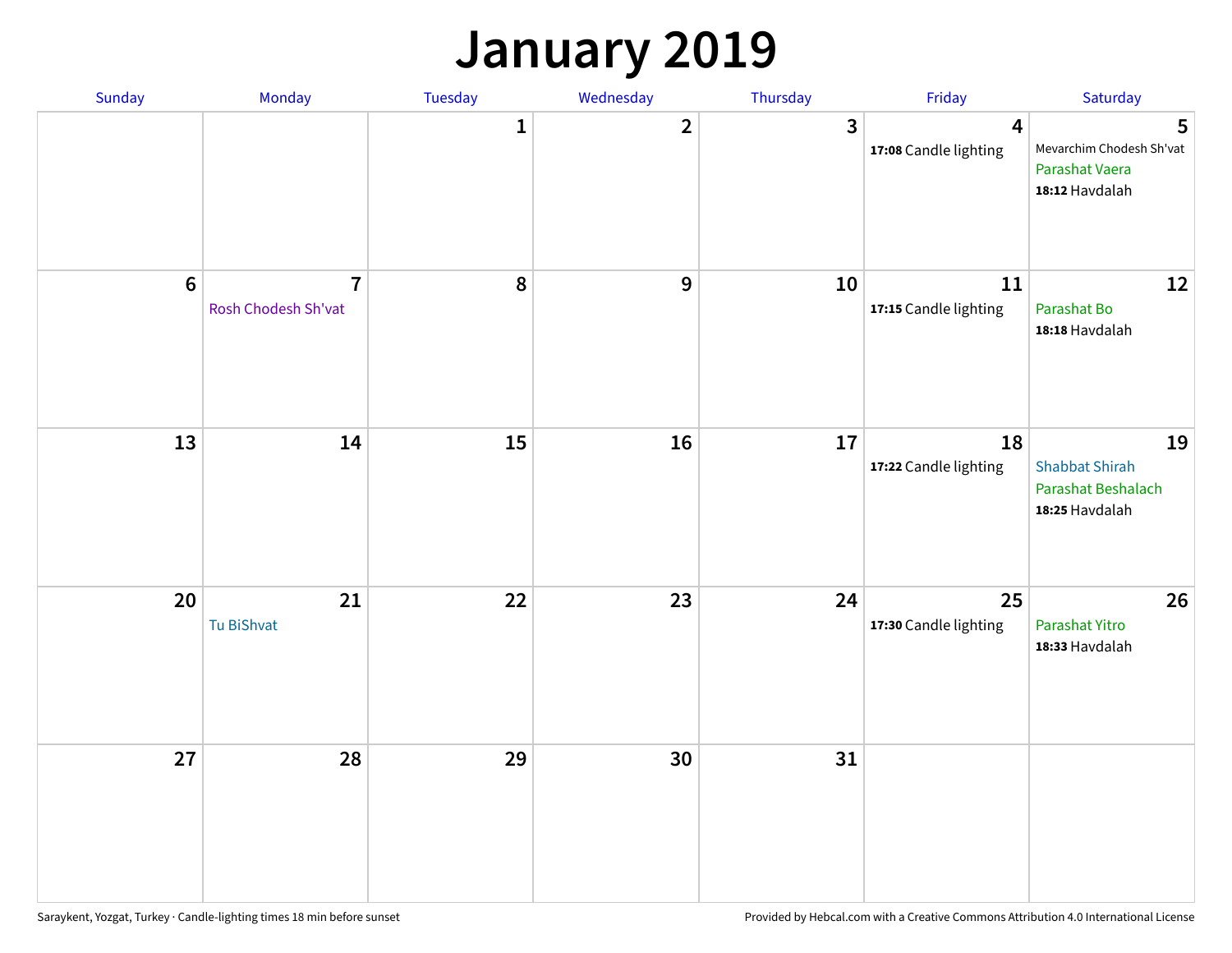# **February 2019**

| Sunday | Monday                  | Tuesday                  | Wednesday                      | Thursday       | Friday                                    | Saturday                                                                           |
|--------|-------------------------|--------------------------|--------------------------------|----------------|-------------------------------------------|------------------------------------------------------------------------------------|
|        |                         |                          |                                |                | $\mathbf{1}$<br>17:39 Candle lighting     | $\overline{2}$<br>Mevarchim Chodesh Adar I<br>Parashat Mishpatim<br>18:40 Havdalah |
| 3      | $\overline{\mathbf{4}}$ | 5<br>Rosh Chodesh Adar I | $\bf 6$<br>Rosh Chodesh Adar I | $\overline{7}$ | $\boldsymbol{8}$<br>17:47 Candle lighting | 9<br>Parashat Terumah<br>18:48 Havdalah                                            |
| 10     | ${\bf 11}$              | 12                       | 13                             | 14             | 15<br>17:55 Candle lighting               | 16<br>Parashat Tetzaveh<br>18:56 Havdalah                                          |
| 17     | 18                      | 19<br><b>Purim Katan</b> | 20                             | 21             | 22<br>18:03 Candle lighting               | 23<br>Parashat Ki Tisa<br>19:03 Havdalah                                           |
| 24     | 25                      | 26                       | 27                             | 28             |                                           |                                                                                    |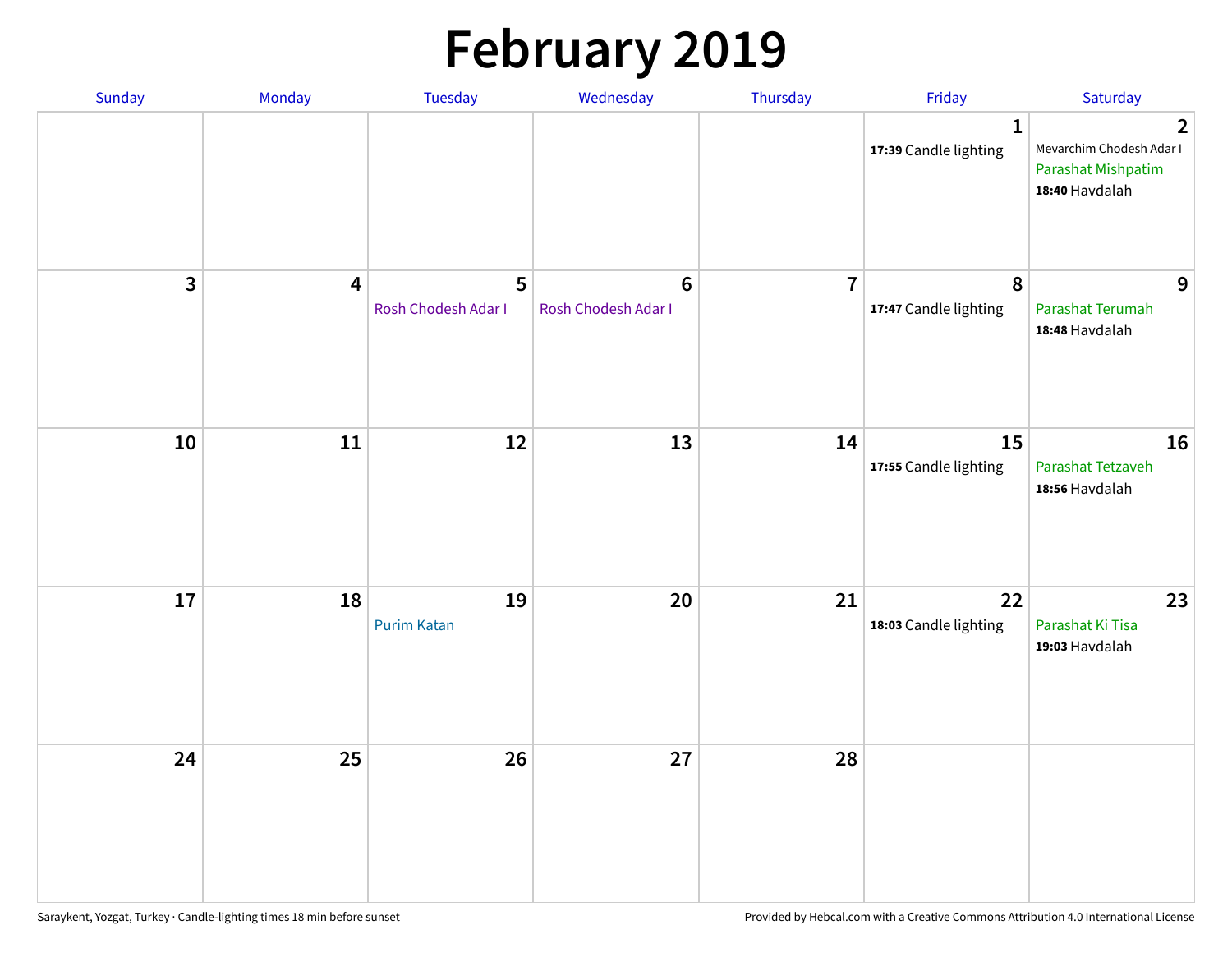### **March 2019**

| Sunday | Monday | Tuesday | Wednesday                                                                                | Thursday                               | Friday                                              | Saturday                                                                                                      |
|--------|--------|---------|------------------------------------------------------------------------------------------|----------------------------------------|-----------------------------------------------------|---------------------------------------------------------------------------------------------------------------|
|        |        |         |                                                                                          |                                        | $\mathbf{1}$<br>18:11 Candle lighting               | $\overline{2}$<br><b>Shabbat Shekalim</b><br>Mevarchim Chodesh Adar II<br>Parashat Vayakhel<br>19:11 Havdalah |
| 3      | 4      | 5       | $6\phantom{1}$                                                                           | $\overline{7}$<br>Rosh Chodesh Adar II | 8<br>Rosh Chodesh Adar II<br>18:19 Candle lighting  | 9<br>Parashat Pekudei<br>19:18 Havdalah                                                                       |
| 10     | 11     | 12      | 13                                                                                       | 14                                     | 15<br>18:26 Candle lighting                         | 16<br><b>Shabbat Zachor</b><br>Parashat Vayikra<br>19:25 Havdalah                                             |
| 17     | 18     | 19      | 20<br>05:22 Fast begins<br><b>Ta'anit Esther</b><br>19:22 Fast ends<br><b>Erev Purim</b> | 21<br>Purim                            | 22<br><b>Shushan Purim</b><br>18:33 Candle lighting | 23<br><b>Parashat Tzav</b><br>19:33 Havdalah                                                                  |
| 24     | 25     | 26      | 27                                                                                       | 28                                     | 29<br>18:40 Candle lighting                         | 30<br><b>Shabbat Parah</b><br>Mevarchim Chodesh Nisan<br>Parashat Shmini<br>19:40 Havdalah                    |
| 31     |        |         |                                                                                          |                                        |                                                     |                                                                                                               |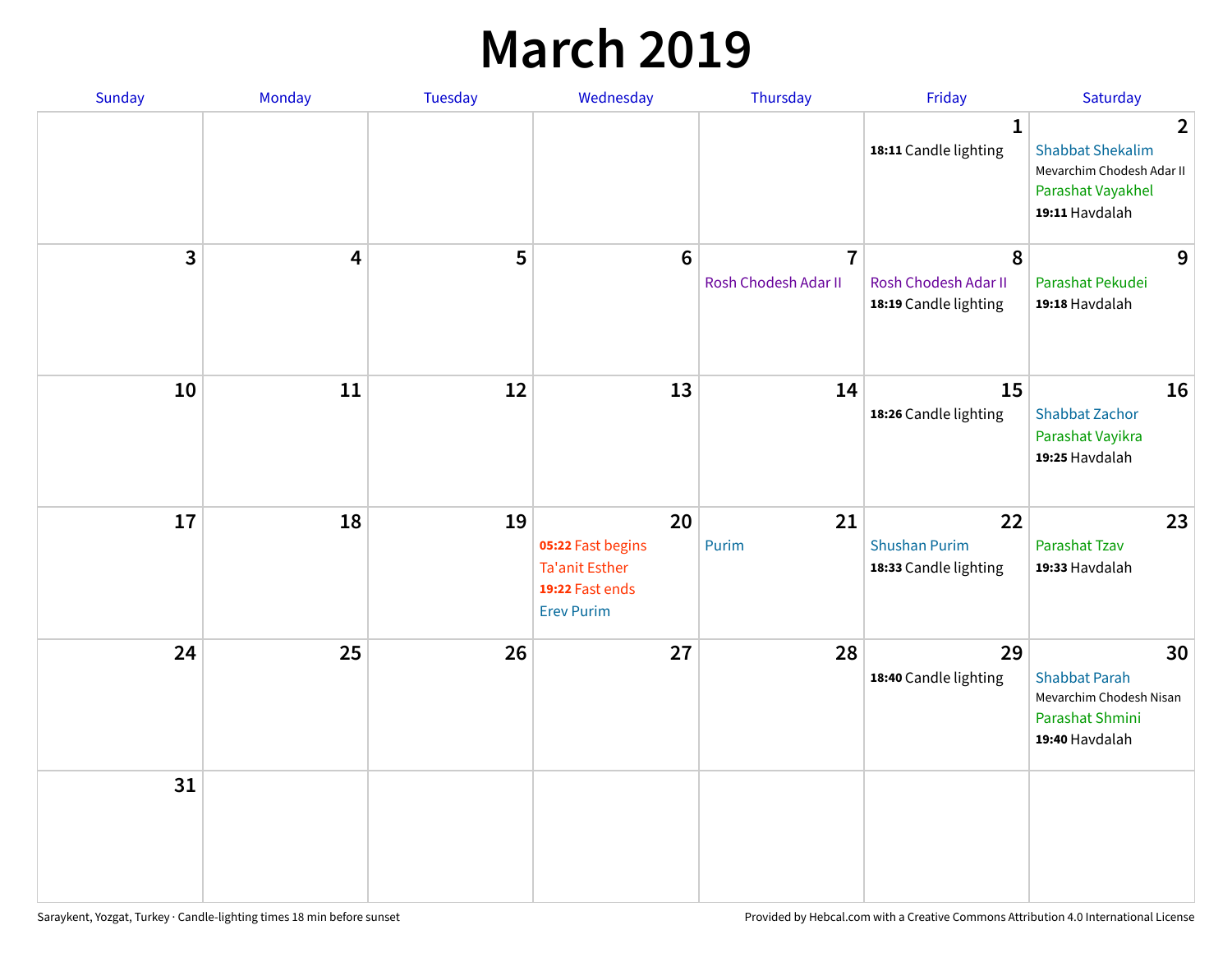## **April 2019**

| Sunday                                   | Monday                  | Tuesday                | Wednesday             | Thursday                                        | Friday                                                                                            | Saturday                                                                                 |
|------------------------------------------|-------------------------|------------------------|-----------------------|-------------------------------------------------|---------------------------------------------------------------------------------------------------|------------------------------------------------------------------------------------------|
|                                          | $\mathbf{1}$            | $\overline{2}$         | 3                     | $\overline{4}$                                  | 5<br>18:47 Candle lighting                                                                        | 6<br>Shabbat HaChodesh<br><b>Rosh Chodesh Nisan</b><br>Parashat Tazria<br>19:47 Havdalah |
| $\overline{7}$                           | 8                       | $\boldsymbol{9}$       | 10                    | 11                                              | 12<br>18:54 Candle lighting                                                                       | 13<br><b>Shabbat HaGadol</b><br>Parashat Metzora<br>19:55 Havdalah                       |
| 14                                       | 15<br>Yom HaAliyah      | 16                     | 17                    | 18                                              | 19<br>04:30 Fast begins<br><b>Ta'anit Bechorot</b><br><b>Erev Pesach</b><br>19:01 Candle lighting | 20<br>Pesach I<br>20:03 Candle lighting                                                  |
| 21<br><b>Pesach II</b><br>20:04 Havdalah | 22<br>Pesach III (CH"M) | 23<br>Pesach IV (CH"M) | 24<br>Pesach V (CH"M) | 25<br>Pesach VI (CH"M)<br>19:07 Candle lighting | 26<br><b>Pesach VII</b><br>19:08 Candle lighting                                                  | 27<br><b>Pesach VIII</b><br>20:11 Havdalah                                               |
| 28                                       | 29                      | 30                     |                       |                                                 |                                                                                                   |                                                                                          |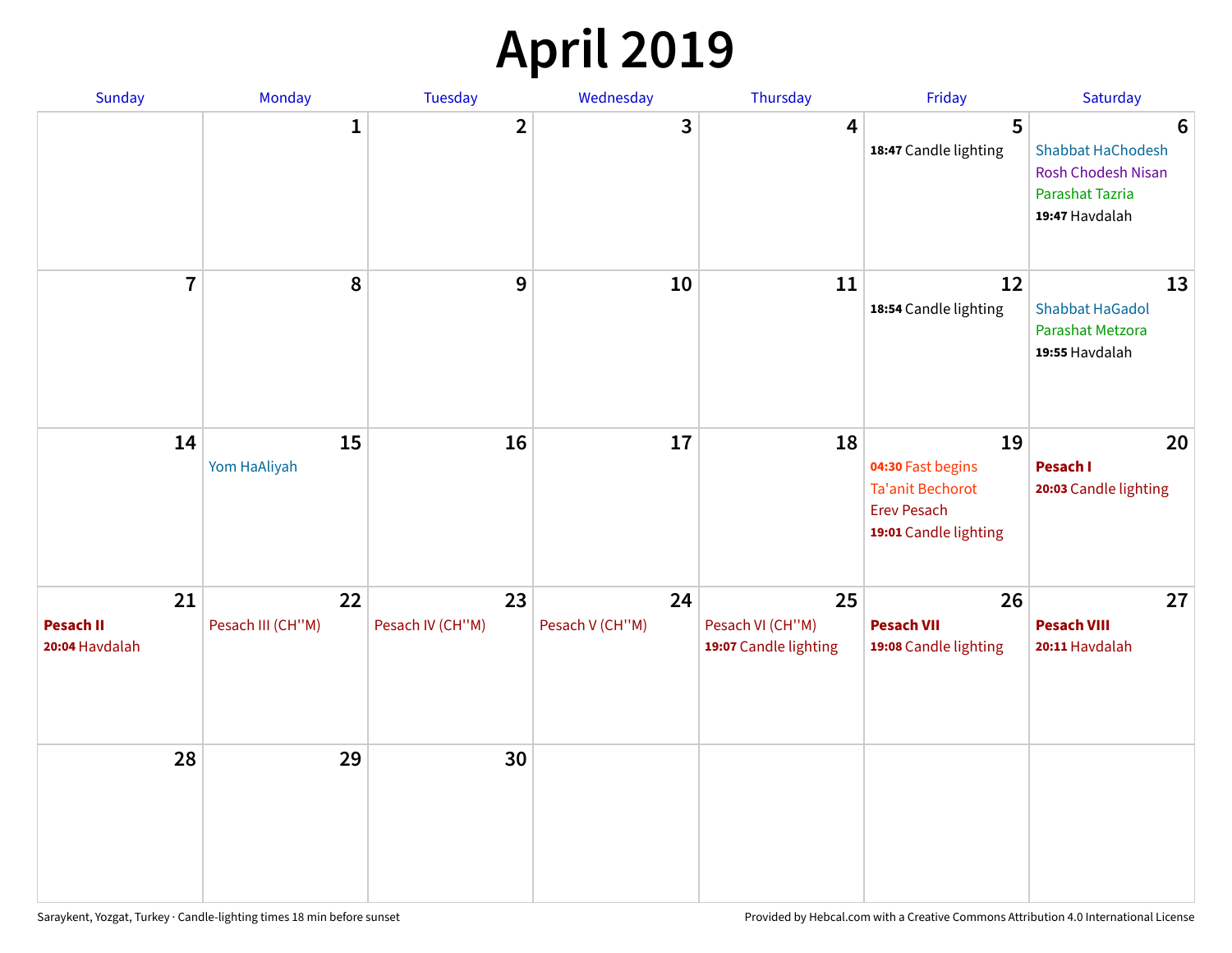### **May 2019**

| Sunday                    | Monday                                 | Tuesday                 | Wednesday                  | Thursday                      | Friday                                           | Saturday                                                              |
|---------------------------|----------------------------------------|-------------------------|----------------------------|-------------------------------|--------------------------------------------------|-----------------------------------------------------------------------|
|                           |                                        |                         | 1                          | $\overline{2}$<br>Yom HaShoah | $\overline{\mathbf{3}}$<br>19:15 Candle lighting | 4<br>Mevarchim Chodesh Iyyar<br>Parashat Achrei Mot<br>20:19 Havdalah |
| 5<br>Rosh Chodesh Iyyar   | $\boldsymbol{6}$<br>Rosh Chodesh Iyyar | $\overline{\mathbf{r}}$ | $\pmb{8}$<br>Yom HaZikaron | 9<br>Yom HaAtzma'ut           | 10<br>19:22 Candle lighting                      | 11<br>Parashat Kedoshim<br>20:27 Havdalah                             |
| 12                        | 13                                     | 14                      | 15                         | 16                            | 17<br>19:29 Candle lighting                      | 18<br>Parashat Emor<br>20:34 Havdalah                                 |
| 19<br><b>Pesach Sheni</b> | 20                                     | 21                      | 22                         | 23<br>Lag BaOmer              | 24<br>19:35 Candle lighting                      | 25<br>Parashat Behar<br>20:41 Havdalah                                |
| 26                        | 27                                     | 28                      | 29                         | 30                            | 31<br>19:40 Candle lighting                      |                                                                       |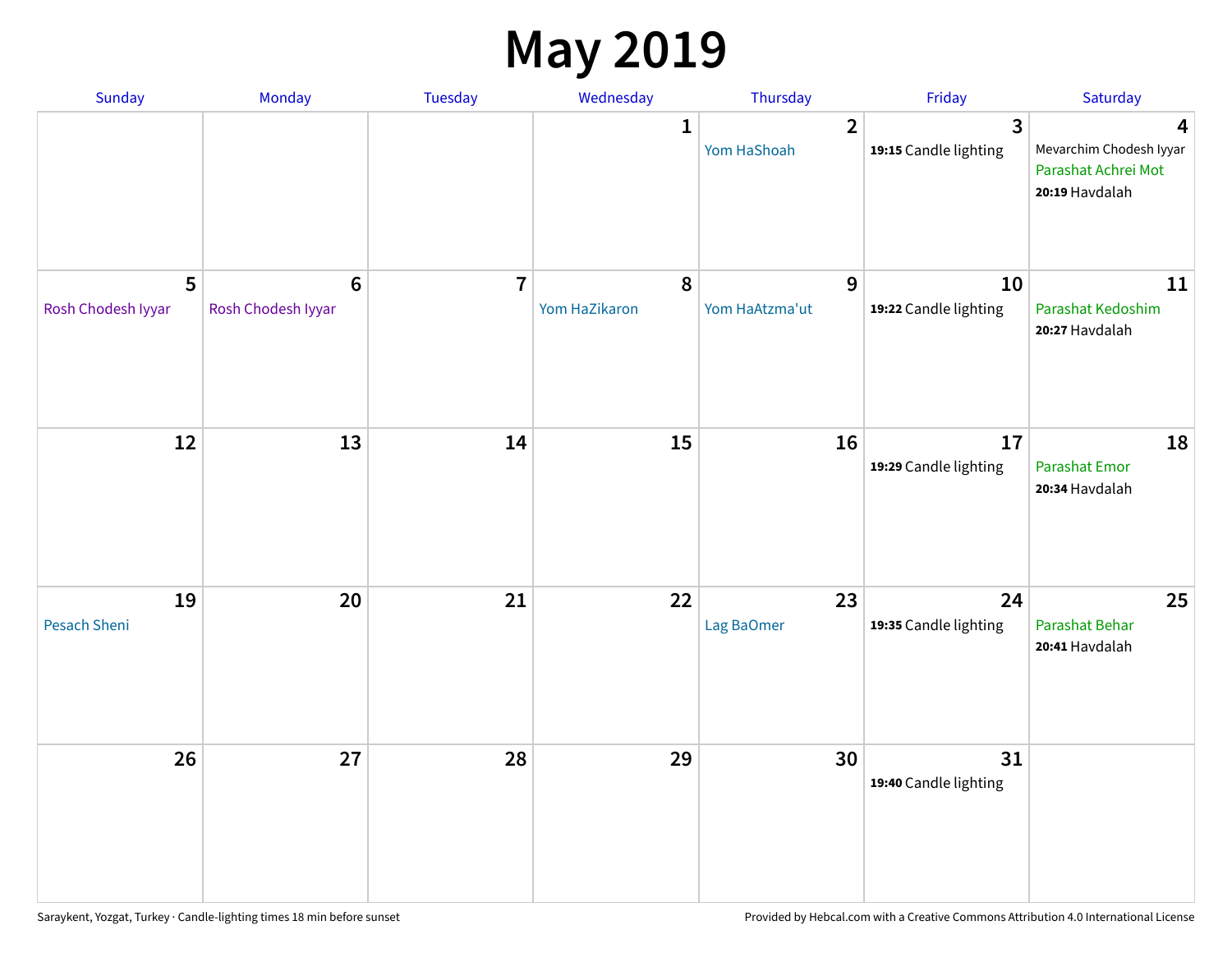#### **June 2019**

| Sunday                                         | Monday                                    | Tuesday                        | Wednesday | Thursday        | Friday                                  | Saturday                                                               |
|------------------------------------------------|-------------------------------------------|--------------------------------|-----------|-----------------|-----------------------------------------|------------------------------------------------------------------------|
|                                                |                                           |                                |           |                 |                                         | 1<br>Mevarchim Chodesh Sivan<br>Parashat Bechukotai<br>20:48 Havdalah  |
| $\overline{2}$<br>Yom Yerushalayim             | $\mathbf{3}$                              | 4<br><b>Rosh Chodesh Sivan</b> | 5         | $6\phantom{1}6$ | $\overline{7}$<br>19:45 Candle lighting | 8<br><b>Erev Shavuot</b><br>Parashat Bamidbar<br>20:53 Candle lighting |
| 9<br><b>Shavuot I</b><br>20:53 Candle lighting | 10<br><b>Shavuot II</b><br>20:54 Havdalah | 11                             | 12        | 13              | 14<br>19:48 Candle lighting             | 15<br><b>Parashat Nasso</b><br>20:57 Havdalah                          |
| 16                                             | 17                                        | 18                             | 19        | 20              | 21<br>19:51 Candle lighting             | 22<br>Parashat Beha'alotcha<br>20:59 Havdalah                          |
| 23                                             | 24                                        | 25                             | 26        | 27              | 28<br>19:51 Candle lighting             | 29<br>Mevarchim Chodesh Tamuz<br>Parashat Sh'lach<br>20:59 Havdalah    |
| 30                                             |                                           |                                |           |                 |                                         |                                                                        |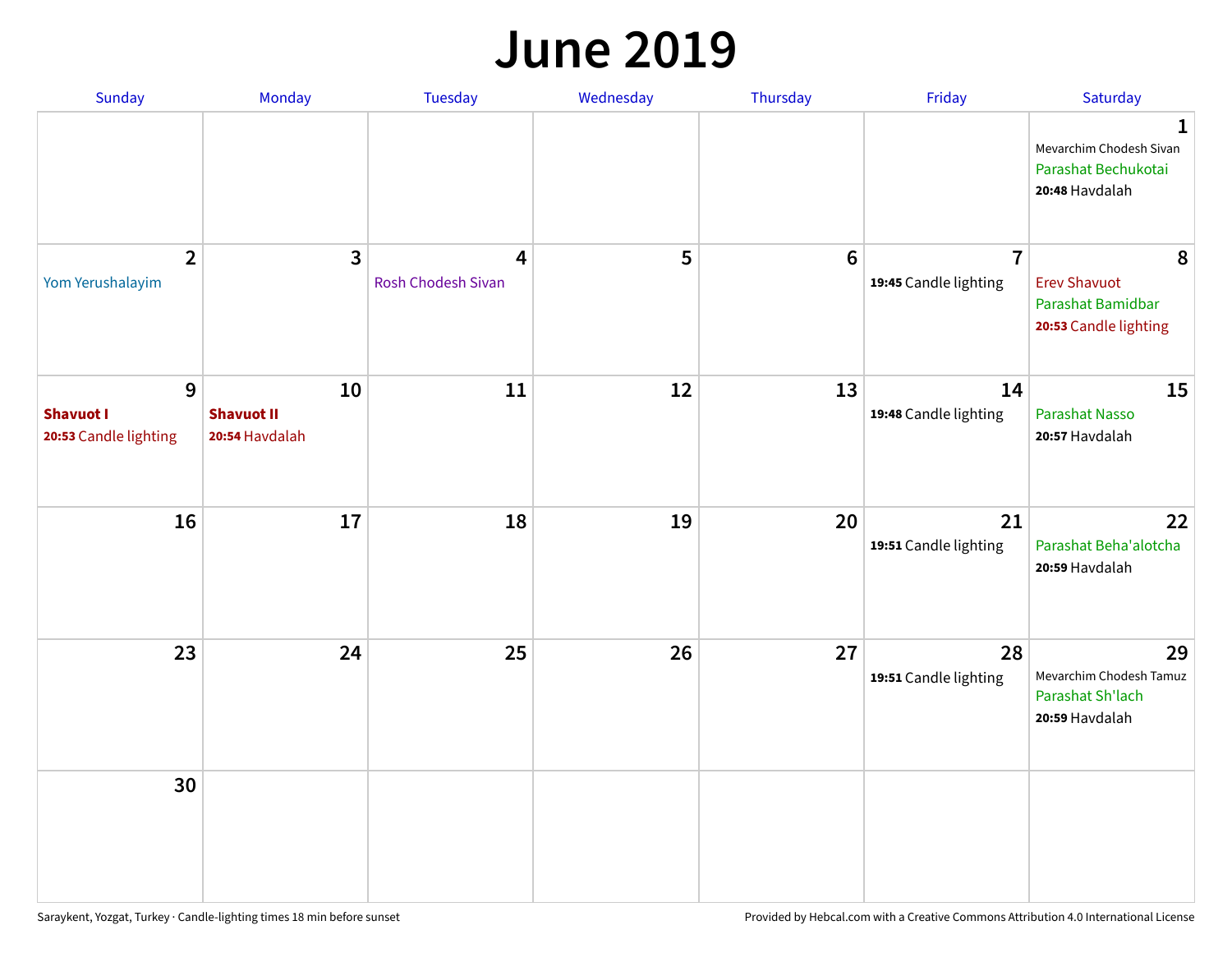## **July 2019**

| Sunday                                                           | Monday       | Tuesday        | Wednesday                                            | Thursday                | Friday                      | Saturday                                                                |
|------------------------------------------------------------------|--------------|----------------|------------------------------------------------------|-------------------------|-----------------------------|-------------------------------------------------------------------------|
|                                                                  | $\mathbf{1}$ | $\overline{2}$ | $\overline{\mathbf{3}}$<br><b>Rosh Chodesh Tamuz</b> | 4<br>Rosh Chodesh Tamuz | 5<br>19:51 Candle lighting  | $6\phantom{1}6$<br>Parashat Korach<br>20:57 Havdalah                    |
| $\overline{7}$                                                   | 8            | $\overline{9}$ | 10                                                   | 11                      | 12<br>19:48 Candle lighting | 13<br><b>Parashat Chukat</b><br>20:54 Havdalah                          |
| 14                                                               | 15           | 16             | 17                                                   | 18                      | 19<br>19:44 Candle lighting | 20<br><b>Parashat Balak</b><br>20:49 Havdalah                           |
| 21<br>03:48 Fast begins<br><b>Tzom Tammuz</b><br>20:39 Fast ends | 22           | 23             | 24                                                   | 25                      | 26<br>19:39 Candle lighting | 27<br>Mevarchim Chodesh Av<br><b>Parashat Pinchas</b><br>20:42 Havdalah |
| 28                                                               | 29           | 30             | 31                                                   |                         |                             |                                                                         |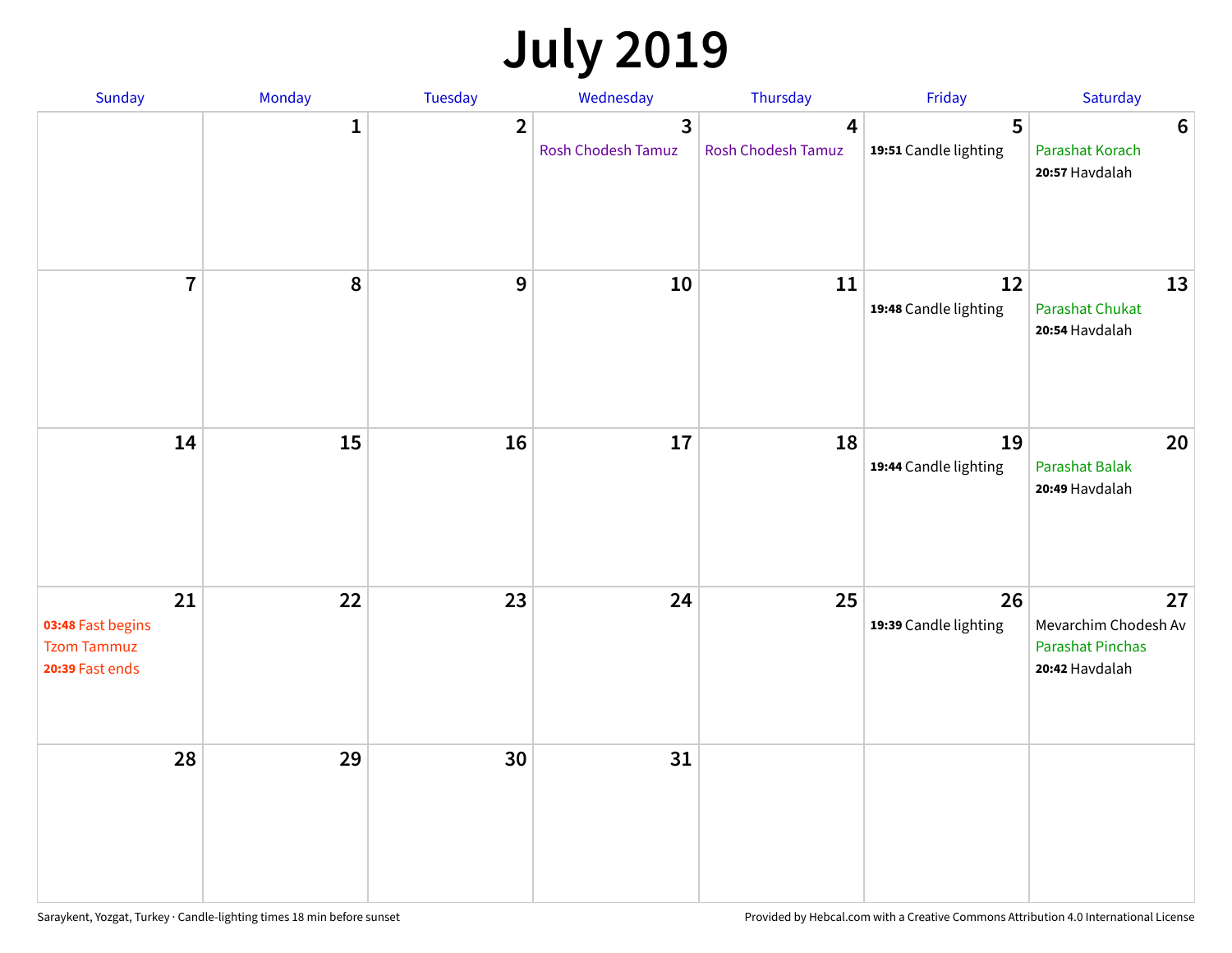# **August 2019**

| <b>Sunday</b>                                   | Monday | Tuesday         | Wednesday               | Thursday     | Friday                                                     | Saturday                                                                                                   |
|-------------------------------------------------|--------|-----------------|-------------------------|--------------|------------------------------------------------------------|------------------------------------------------------------------------------------------------------------|
|                                                 |        |                 |                         | $\mathbf{1}$ | $\overline{2}$<br>Rosh Chodesh Av<br>19:32 Candle lighting | $\overline{\mathbf{3}}$<br>Parashat Matot-Masei<br>20:34 Havdalah                                          |
| $\overline{\mathbf{4}}$                         | 5      | $6\phantom{1}6$ | $\overline{\mathbf{I}}$ | 8            | 9<br>19:24 Candle lighting                                 | 10<br><b>Shabbat Chazon</b><br>19:41 Fast begins<br>Erev Tish'a B'Av<br>Parashat Devarim<br>20:25 Havdalah |
| 11<br>Tish'a B'Av (observed)<br>20:15 Fast ends | 12     | 13              | 14                      | 15           | 16<br>Tu B'Av<br>19:15 Candle lighting                     | 17<br><b>Shabbat Nachamu</b><br>Parashat Vaetchanan<br>20:15 Havdalah                                      |
| 18                                              | 19     | 20              | 21                      | 22           | 23<br>19:05 Candle lighting                                | 24<br>Mevarchim Chodesh Elul<br><b>Parashat Eikev</b><br>20:04 Havdalah                                    |
| 25                                              | 26     | 27              | 28                      | 29           | 30<br>18:55 Candle lighting                                | 31<br><b>Rosh Chodesh Elul</b><br>Parashat Re'eh<br>19:53 Havdalah                                         |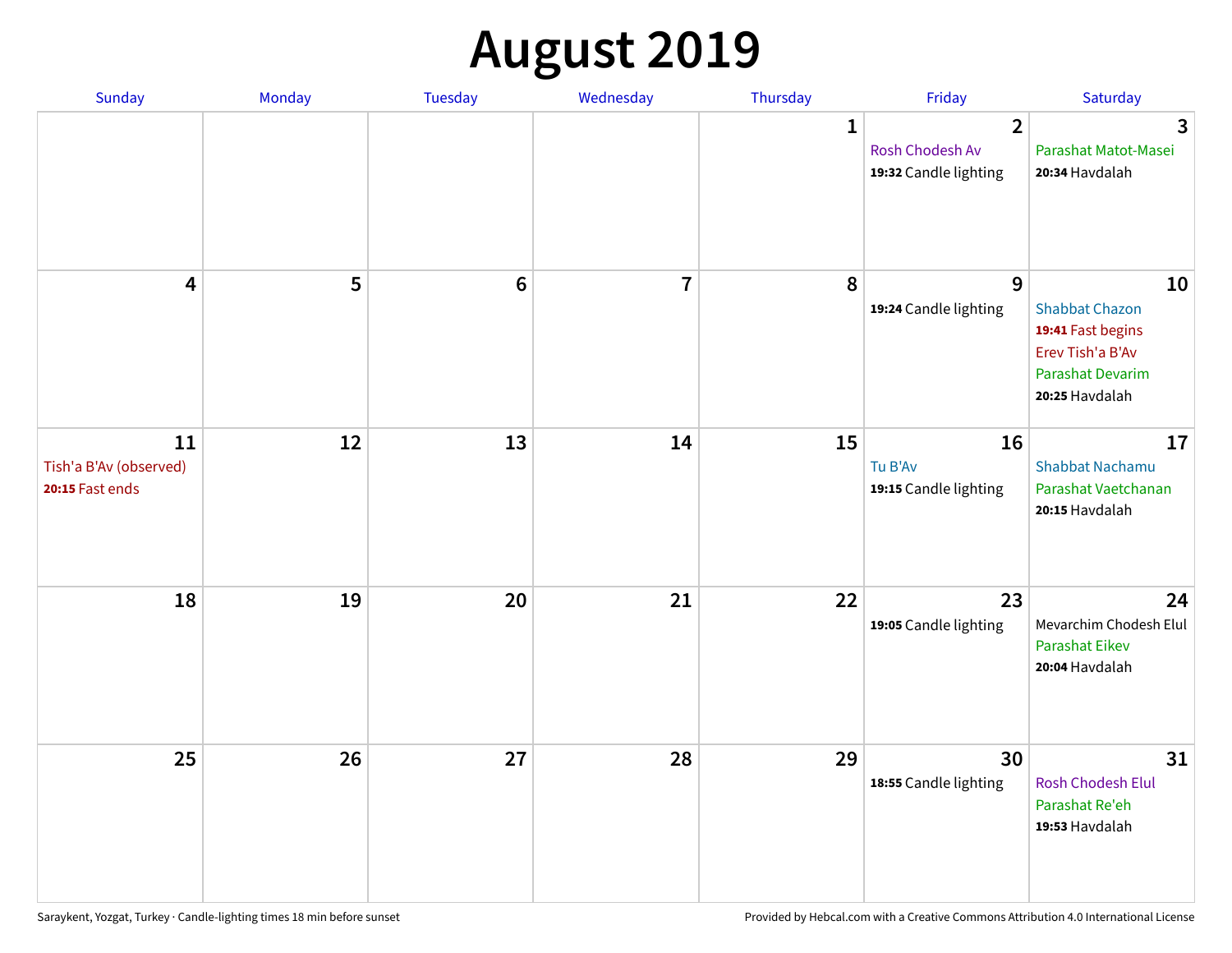## **September 2019**

| Sunday                                                      | Monday                                           | Tuesday | Wednesday | Thursday | Friday                                   | Saturday                                                             |
|-------------------------------------------------------------|--------------------------------------------------|---------|-----------|----------|------------------------------------------|----------------------------------------------------------------------|
| $\mathbf{1}$<br>Rosh Hashana LaBehemot<br>Rosh Chodesh Elul | $\overline{2}$                                   | 3       | 4         | 5        | $6\phantom{1}6$<br>18:44 Candle lighting | $\overline{\mathbf{7}}$<br><b>Parashat Shoftim</b><br>19:41 Havdalah |
| 8                                                           | 9                                                | 10      | 11        | 12       | 13<br>18:32 Candle lighting              | 14<br>Parashat Ki Teitzei<br>19:29 Havdalah                          |
| 15                                                          | 16                                               | 17      | 18        | 19       | 20<br>18:21 Candle lighting              | 21<br>Leil Selichot<br>Parashat Ki Tavo<br>19:18 Havdalah            |
| 22                                                          | 23                                               | 24      | 25        | 26       | 27<br>18:09 Candle lighting              | 28<br>Parashat Nitzavim<br>19:06 Havdalah                            |
| 29<br>Erev Rosh Hashana<br>18:06 Candle lighting            | 30<br>Rosh Hashana 5780<br>19:03 Candle lighting |         |           |          |                                          |                                                                      |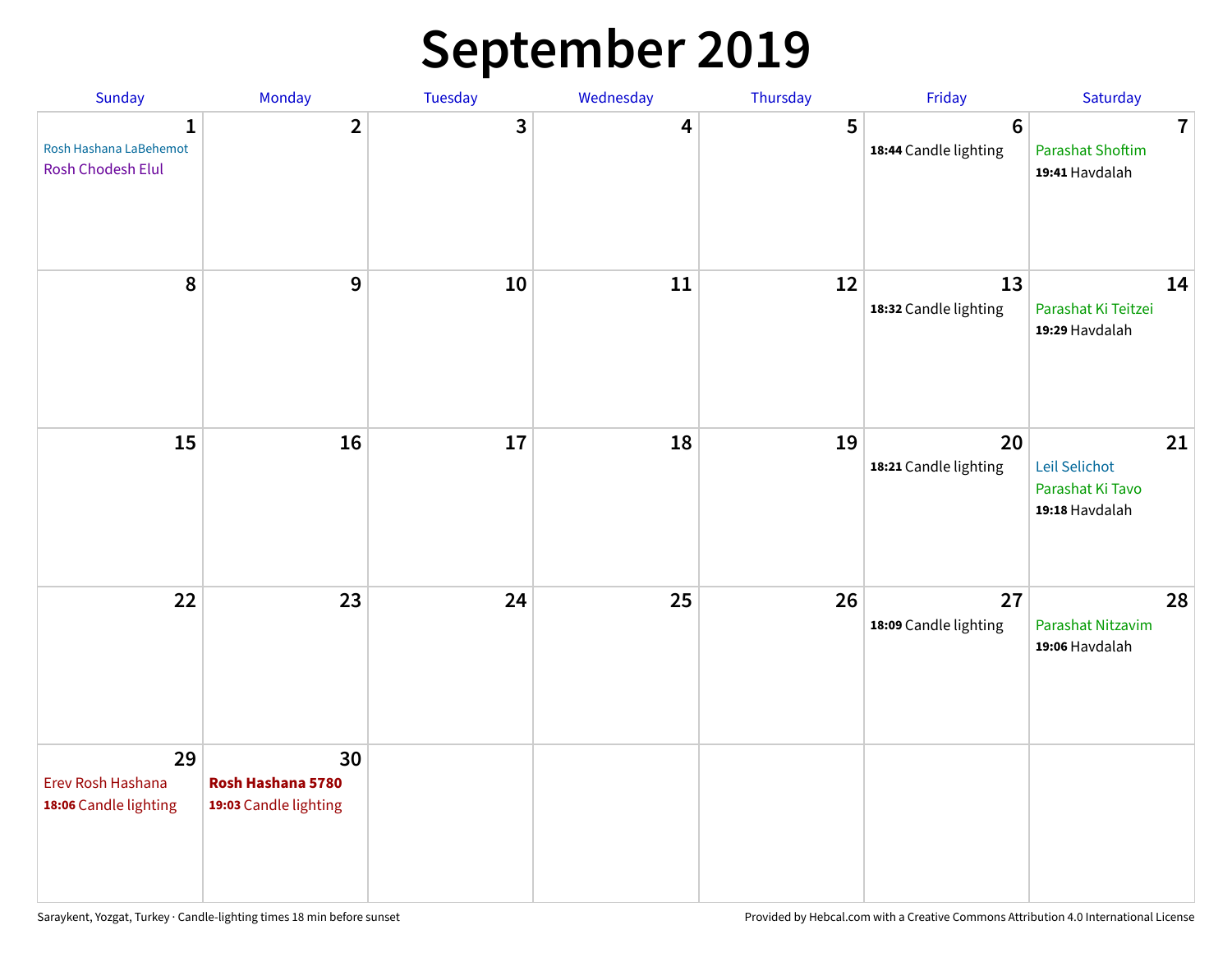## **October 2019**

| <b>Sunday</b>                                            | <b>Monday</b>                                        | <b>Tuesday</b>                                           | Wednesday                                                                      | Thursday               | Friday                                         | Saturday                                                                       |
|----------------------------------------------------------|------------------------------------------------------|----------------------------------------------------------|--------------------------------------------------------------------------------|------------------------|------------------------------------------------|--------------------------------------------------------------------------------|
|                                                          |                                                      | $\mathbf{1}$<br><b>Rosh Hashana II</b><br>19:01 Havdalah | $\overline{2}$<br>05:15 Fast begins<br><b>Tzom Gedaliah</b><br>18:52 Fast ends | 3                      | 4<br>17:58 Candle lighting                     | 5<br><b>Shabbat Shuva</b><br>Parashat Vayeilech<br>18:55 Havdalah              |
| $6\phantom{1}$                                           | $\overline{7}$                                       | 8<br><b>Erev Yom Kippur</b><br>17:52 Candle lighting     | 9<br><b>Yom Kippur</b><br>18:49 Havdalah                                       | 10                     | 11<br>17:47 Candle lighting                    | 12<br>Parashat Ha'Azinu<br>18:44 Havdalah                                      |
| 13<br><b>Erev Sukkot</b><br>17:44 Candle lighting        | 14<br>Sukkot I<br>18:41 Candle lighting              | 15<br><b>Sukkot II</b><br>18:40 Havdalah                 | 16<br>Sukkot III (CH"M)                                                        | 17<br>Sukkot IV (CH"M) | 18<br>Sukkot V (CH"M)<br>17:37 Candle lighting | 19<br>Sukkot VI (CH"M)<br>18:34 Havdalah                                       |
| 20<br>Sukkot VII (Hoshana Raba)<br>17:34 Candle lighting | 21<br><b>Shmini Atzeret</b><br>18:31 Candle lighting | 22<br><b>Simchat Torah</b><br>18:30 Havdalah             | 23                                                                             | 24                     | 25<br>17:27 Candle lighting                    | 26<br>Mevarchim Chodesh Cheshvan<br><b>Parashat Bereshit</b><br>18:25 Havdalah |
| 27                                                       | 28                                                   | 29<br>Rosh Chodesh Cheshvan                              | 30<br>Rosh Chodesh Cheshvan                                                    | 31                     |                                                |                                                                                |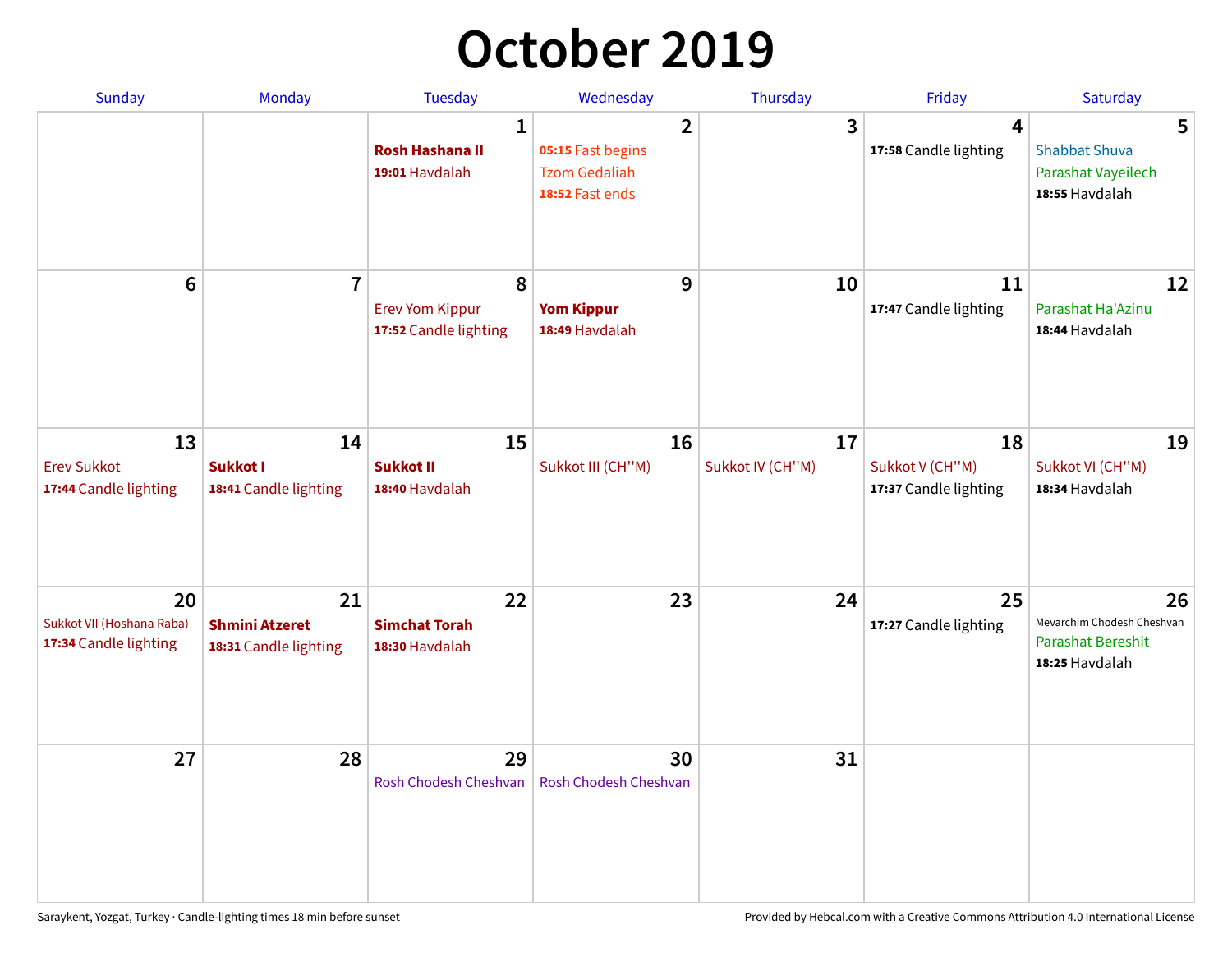#### **November 2019**

| Sunday | Monday                  | <b>Tuesday</b>                      | Wednesday      | Thursday                  | Friday                                                    | Saturday                                                                 |
|--------|-------------------------|-------------------------------------|----------------|---------------------------|-----------------------------------------------------------|--------------------------------------------------------------------------|
|        |                         |                                     |                |                           | $\mathbf{1}$<br>17:18 Candle lighting                     | $\overline{2}$<br><b>Parashat Noach</b><br>18:17 Havdalah                |
| 3      | $\overline{\mathbf{4}}$ | 5<br>Yom HaAliyah School Observance | $6\phantom{1}$ | $\overline{7}$            | 8<br>17:11 Candle lighting                                | 9<br>Parashat Lech-Lecha<br>18:10 Havdalah                               |
| 10     | 11                      | 12                                  | 13             | 14                        | 15<br>17:04 Candle lighting                               | 16<br>Parashat Vayera<br>18:05 Havdalah                                  |
| 17     | 18                      | 19                                  | 20             | 21                        | 22<br>16:59 Candle lighting                               | 23<br>Mevarchim Chodesh Kislev<br>Parashat Chayei Sara<br>18:01 Havdalah |
| 24     | 25                      | 26                                  | 27<br>Sigd     | 28<br>Rosh Chodesh Kislev | 29<br><b>Rosh Chodesh Kislev</b><br>16:56 Candle lighting | 30<br><b>Parashat Toldot</b><br>17:58 Havdalah                           |